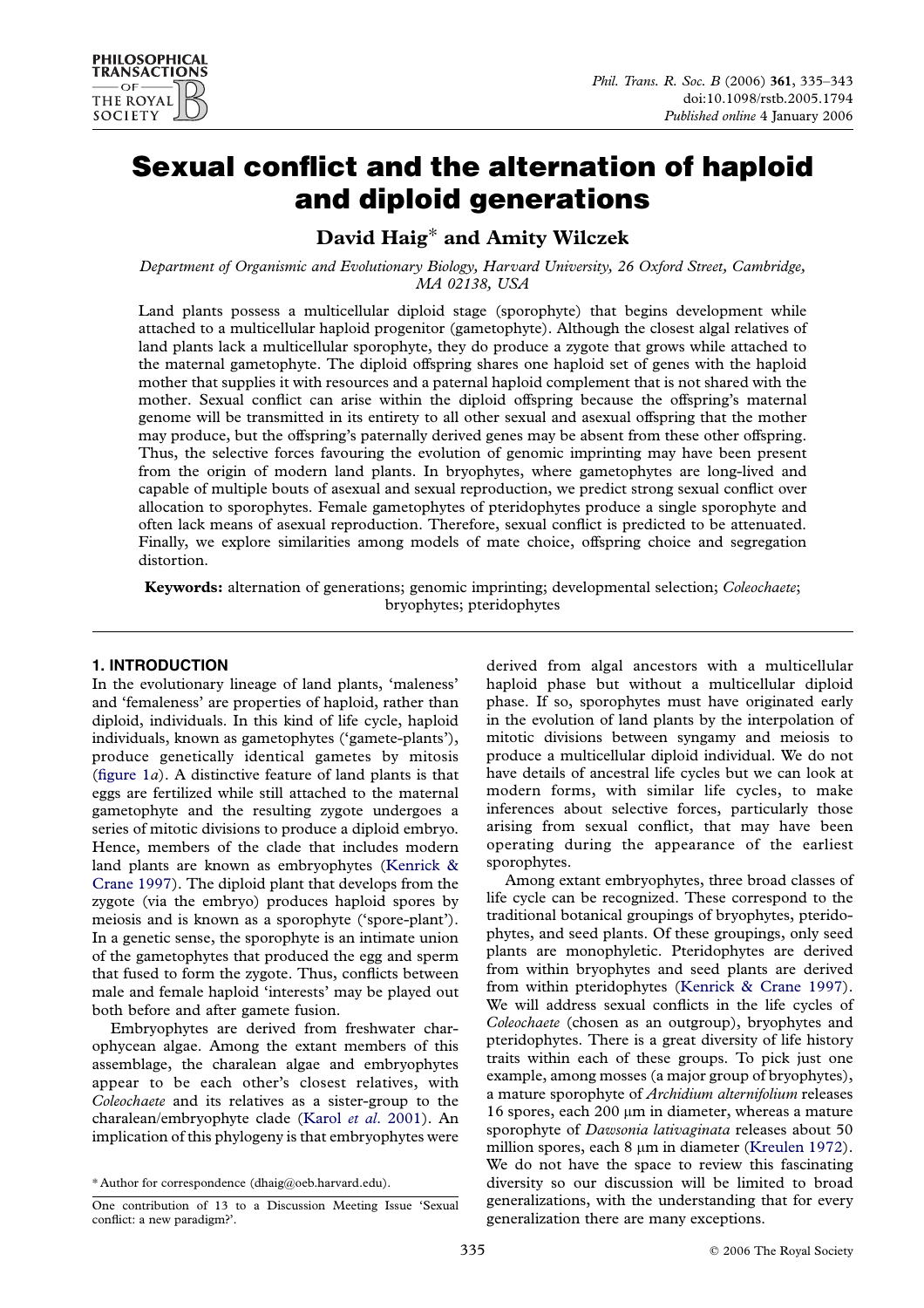<span id="page-1-0"></span>

Figure 1. Alternation of generations in plants. (a) Schematic of the stages in the life cycle of plants showing the alternation between haploid and diploid forms. (b) The haploid gametophyte of the moss Polytrichum commune, a bryophyte, with two dependent diploid sporophytes. (c) The haploid gametophyte of the fern Osmunda claytonia, a pteridophyte, showing its attached sporophytic offspring that has rooted and begun its transition to an independent existence. g, gametophyte; s, sporophyte.  $((b)$  after [Goebel \(1905\)](#page-7-0) and  $(c)$ after [Campbell \(1905\)](#page-7-0).)

### 2. COLEOCHAETE

The multicellular haploid phase of the Coleochaete life cycle is initiated when a flagellated cell (zoospore) settles on a suitable substrate and commences mitotic divisions to form a gametophyte. There is variation among *Coleochaete* species with regard to sex expression. For example, gametophytes of Coleochaete scutata are dioicous; eggs and sperm are produced by different haploid individuals ([Wesley 1930\)](#page-8-0). By contrast, gametophytes of Coleochaete nitellarum are monoicous; a single individual produces both eggs and sperm ([Lewis 1907](#page-7-0)). In either case, eggs remain attached to the maternal gametophyte. (Dioicy and monoicy are used to describe sex expression of haploid individuals in contrast to dioecy and monoecy, which are properties of diploid individuals. Thus, all angiosperm gametophytes are dioicous but angiosperm sporophytes may be monoecious or dioecious [\(Zander](#page-8-0) [1985](#page-8-0)).)

A zygote of Coleochaete is formed when an egg is fertilized by an antherozoid (sperm) released by a paternal gametophyte. Zygotes undergo substantial post-fertilization growth as they accumulate nutrients supplied by the maternal gametophyte. In C. scutata and its relatives, cells of the maternal gametophyte grow around and completely surround the zygote to

produce a corticated zygospore that exhibits substantial post-fertilization growth ([Graham & Wilcox 1983;](#page-7-0) [Delwiche](#page-7-0) et al. 2002). Multiple zygospores may be present simultaneously on a female gametophyte, but not all eggs produce mature zygospores. [Wesley \(1930\)](#page-8-0) reported that disintegrating 'eggs' were common on gametophytes of C. scutata (she assumed that fertilization had not occurred although it is possible that these were aborted zygotes). After a period of dormancy, the zygospore undergoes a series of divisions to produce 8–32 cells, enclosed within the zygospore wall that is still attached to the maternal gametophyte. All of these cells are released as zoospores that disperse to initiate new gametophytes.

The nature of the divisions of the zygospore is not fully understood. [Allen \(1905\)](#page-7-0) observed pronounced differences in the compaction of chromosomes between the first and second divisions of C. scutata zygospores and identified these as the heterotypic and homotypic divisions of chromosome reduction (i.e. meioses I and II). According to this interpretation, zygotic meiosis is followed by one or more mitotic divisions to produce 8–32 zoospores. [Hopkins &](#page-7-0) [McBride \(1976\)](#page-7-0) undertook a photometric analysis of DNA content in C. scutata. Gametophytic nuclei contained either the 1C or 2C amount of DNA (by reference to the 1C amount of sperm); however, zygotic nuclei contained from the 2C to 8C amount of DNA. These data are compatible with a 2C zygote undergoing two rounds of DNA replication without cell division, followed by reduction from 8C to 1C over the course of three divisions without DNA replication. Whatever the nature of the postzygotic divisions, the 8–32-celled 'organism' that forms within the Coleochaete zygospore does not appear to be homologous to the diploid sporophyte of embryophytes.

Sexual reproduction is not the only option available to Coleochaete gametophytes. Vegetative cells can escape their cell walls, develop flagellae, and become zoospores that disperse to establish new gametophytes. In some cases, almost all cells of a gametophyte can transform into zoospores, leaving a skeleton of empty cell walls ([Wesley 1928\)](#page-8-0). Thus, maternal gametophytes can produce dispersing propagules through either sexual or asexual means. This life cycle clearly illustrates the 'twofold cost of sex' for the genes of a maternal gametophyte. Each gene of the maternal gametophyte is present in only half of the zoospores released from the zygospore wall (sexual progeny) but is present in every zoospore released from a vegetative cell wall (asexual progeny). Thus, asexual reproduction is twice as efficient as sexual reproduction at producing zoospores carrying maternal genes under the assumption that the two kinds of zoospore are equally costly.

Female gametophytes of Coleochaete are faced with the adaptive problem of how much to invest in vegetative growth and asexual reproduction versus sexual reproduction. After fertilization, the additional question arises of how to divide maternal care among multiple zygospores. Male gametophytes are faced with the somewhat simpler problem of allocating resources among asexual reproduction, sexual reproduction (sperm), and vegetative growth. What then is the potential for sexual conflict in the Coleochaete life cycle?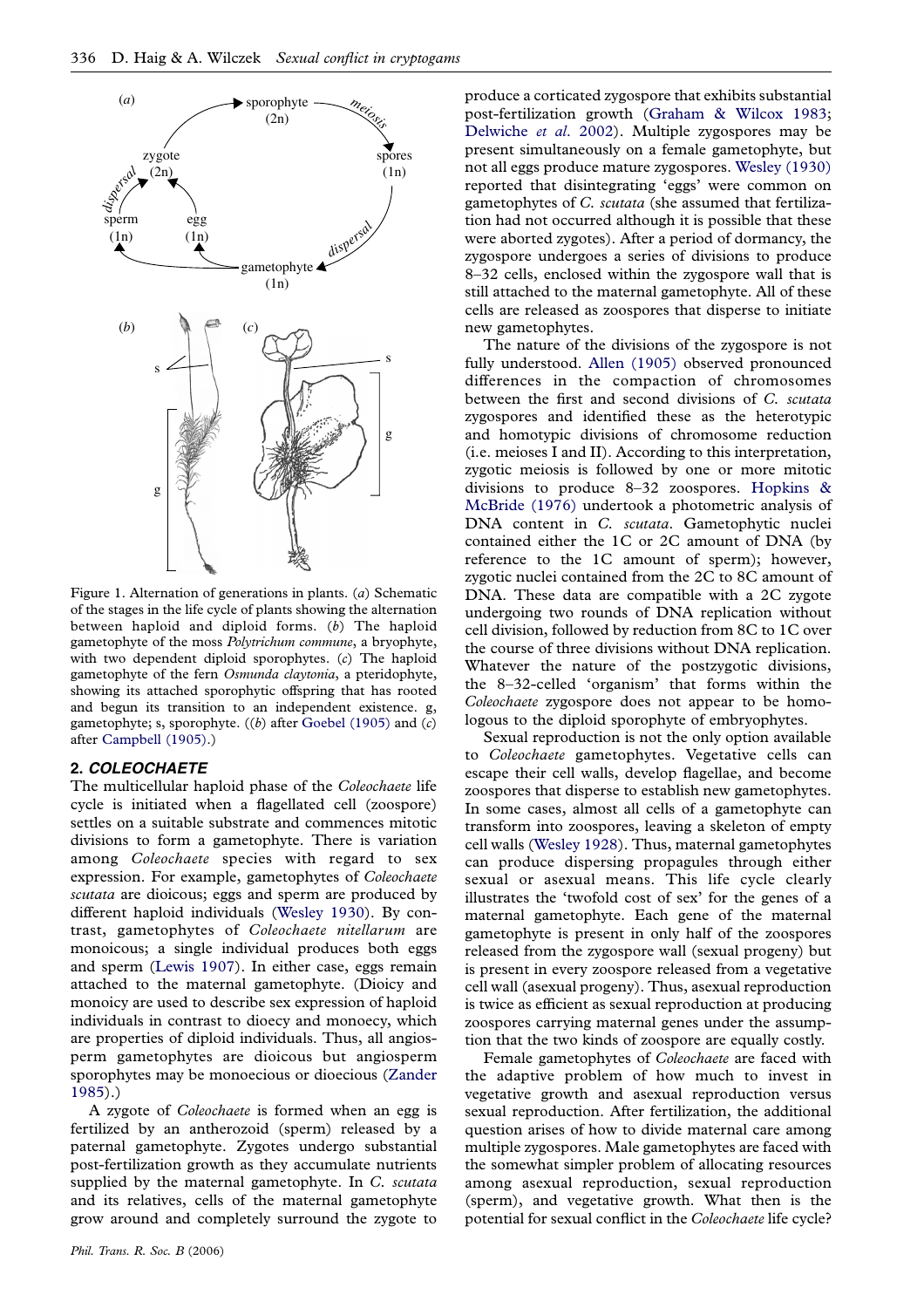If male and female gametophytes are not direct competitors for substrate-space, then their direct interactions are limited to fertilization of eggs by sperm. Females could perhaps exhibit some selectivity in which sperm fertilize their eggs. If so, non-favoured males might be selected to circumvent female barriers to fertilization. However, the major potential for sexual conflict is likely to occur after fertilization in relations between zygospores and maternal gametophytes.

In a genetic sense, the zygospore nucleus contains an intimate union of the haploid genomes of a male and female gametophyte. The genetic interests of the maternal genome are identical with those of the female gametophyte that is providing nutrients to the zygospore. Therefore, maternal genes of a zygospore should favour that distribution of maternal resources among vegetative growth, asexual reproduction, and investment in multiple zygospores that maximizes fitness of the maternal gametophyte. By contrast, the paternal genome of the zygospore will usually be unrelated to the maternal gametophyte (in dioicous species) and may also be unrelated to the paternal genomes of competing zygospores. If so, paternal genomes should favour maximizing the reproductive return from a single fertilization event (their own).

There is potential for sexual conflict at two stages during zygospore maturation. The first of these occurs when a decision is made whether or not to provision a particular zygote. Maternal gametophytes can practice postzygotic 'mate choice' by the selective abortion of zygotes ([Willson & Burley 1983](#page-8-0); [Queller 1994](#page-7-0)). Paternal genomes of zygotes clearly have an interest in avoiding abortion, whereas maternal genomes would concur with the choice of the maternal gametophyte. At this stage, the interests of maternal and paternal genomes coincide if their zygote is chosen, but not if their zygote is aborted. The second stage at which there is potential for sexual conflict is during provisioning of the zygote. The paternal genome of the zygote will favour a higher level of provisioning than the maternal genome because it has less genetic interest in alternative uses of resources by the maternal gametophyte, whether these be investment in vegetative growth, asexual reproduction, or in other zygotes (with an identical maternal genome but, in some cases at least, with different paternal genomes). The level of postzygotic provisioning has clear consequences for paternal fitness: small mature zygospores of Coleochaete pulvinata gave rise to only eight zoospores, whereas larger zygospores produced up to 32 zoospores [\(Oltmanns 1898](#page-7-0)).

The production of zygospores and of asexual zoospores compete for limited maternal resources. Therefore, conflict between the maternal and paternal genomes of zygospores requires multiple haploid paternity of the diploid offspring provisioned by a haploid maternal genotype but does not require multiple haploid paternity of the zygospores growing on a particular haploid mother (although this would accentuate the conflict). That is, conflict requires multiple paternity at the level of the genet but not at the level of the ramet. In species with extensive asexual reproduction, this is not a trivial distinction. Conflict between maternal and paternal genomes of zygospores may be possible even when there is low genetic variation at the small spatial scale available for mate sampling by any single haploid ramet.

### 3. BRYOPHYTES

The 'bryophytic' life cycles of liverworts, mosses and hornworts resemble that of Coleochaete in that the dominant multicellular phase is the haploid gametophyte and there is postzygotic provisioning of diploid offspring. Fertilization in bryophytes is effected by motile sperm swimming from paternal gametophytes to eggs retained on maternal gametophytes, and typically takes place over small distances (usually millimetres to centimetres; [Korpelainen](#page-7-0) et al. 2005). Unlike Coleochaete, the zygote undergoes several rounds of mitotic divisions to produce a diploid sporophyte that is nutritionally dependent on the maternal gametophyte. The sporophyte produces a single sporangium that is raised above the substrate. Meiosis takes place within the sporangium to produce large numbers of haploid spores that are (in most cases) aerially dispersed. The sporophyte dies after releasing its spores, but maternal gametophytes usually survive the death of their diploid offspring and may continue to reproduce both sexually and asexually (see figure  $1b$ ). Spores germinate, either immediately or after variable periods of dormancy, to form new gametophytes.

The adaptive problem facing bryophyte gametophytes is the optimal allocation of resources among vegetative growth, asexual reproduction, and sexual reproduction. Gametophytes of a substantial minority of bryophyte species produce gemmae, specialized structures for asexual dispersal. Other species undergo asexual dispersal by fragmentation. A female gametophyte may provision multiple sporophytes over the course of her life, but not all sporophytes are provisioned and abortion rates may be high (e.g. [Stark & Stephenson](#page-8-0) [1983](#page-8-0); Stark et al[. 2000](#page-8-0); [Stark 2001](#page-8-0), [2002\)](#page-8-0).

The basic features of sexual conflict in this life cycle have already been delineated in our previous discussion of Coleochaete. The diploid sporophyte is nutritionally dependent on a maternal gametophyte that is genetically identical to the maternal haploid genome of the sporophyte (figure  $1a,b$ ). By contrast, the paternal haploid genome of an outcrossed sporophyte will be genetically unrelated to the maternal gametophyte. Therefore, paternal alleles will have been strongly selected to avoid abortion and to increase the nutrients acquired from the maternal gametophyte, even when these actions do not maximize maternal fitness.

Somewhat more than half of all bryophytes are dioicous, with eggs and sperm produced on separate gametophytes, the remainder are monoicous (eggs and sperm produced on the same gametophyte) or reproduce exclusively by asexual means [\(Longton & Schuster](#page-7-0) [1983](#page-7-0)). The mechanism of sex determination of dioicous gametophytes (when known) is genetic: two spores in each meiotic tetrad germinate to produce female gametophytes and two spores germinate to produce male gametophytes. Sex chromosomes have been reported from several dioicous species: female gametophytes carry an X chromosome; male gametophytes carry a Y chromosome; all sporophytes have an XY karyotype [\(Smith 1978](#page-8-0); [Ramsay & Berrie 1982](#page-7-0)).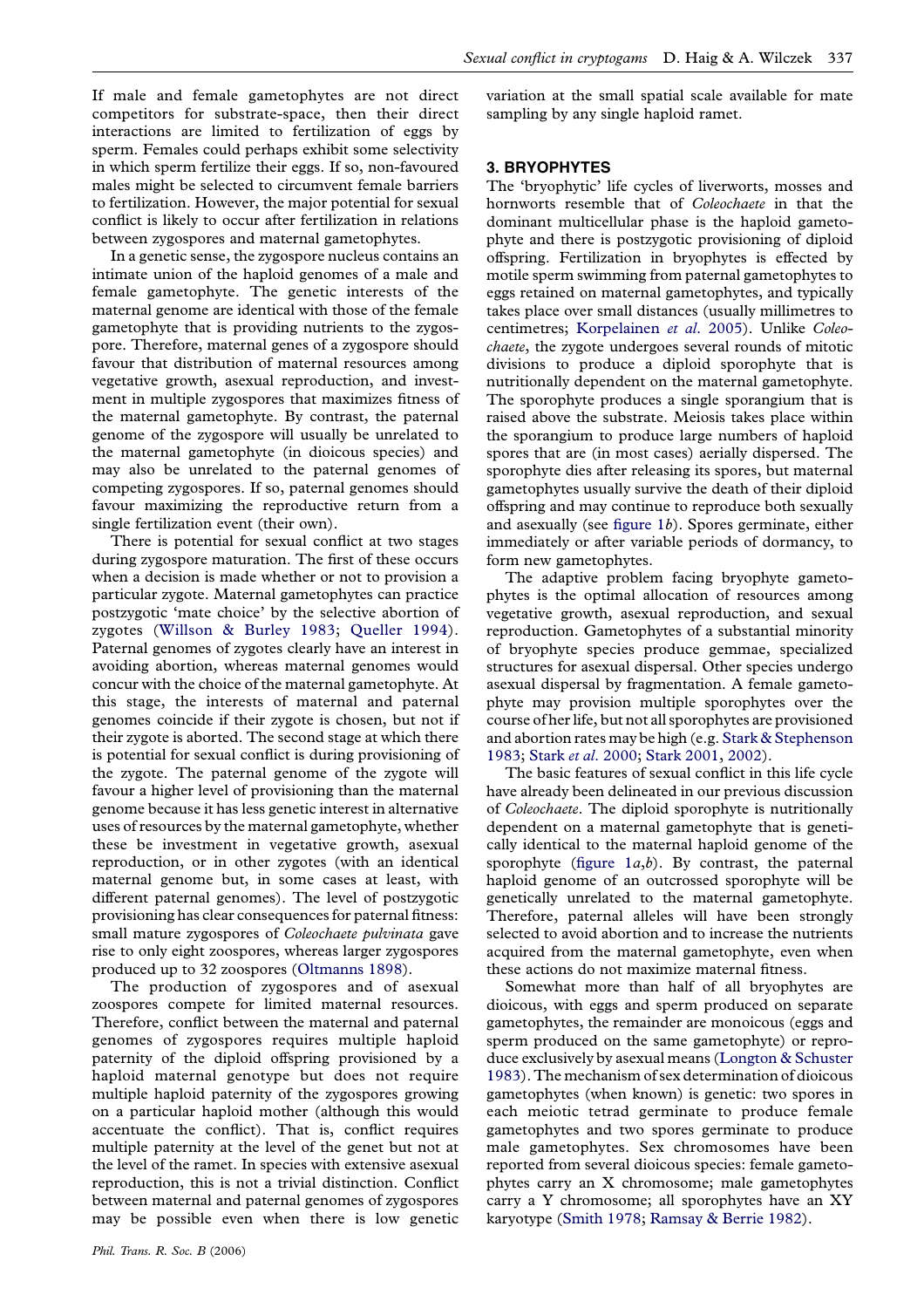X chromosomes are restricted to female gametophytes and are always maternally derived in sporophytes. Conversely, Y chromosomes are restricted to male gametophytes and are always paternally derived in sporophytes. Therefore, sporophytically expressed genes on the differential region of the X chromosome are predicted to promote maternal interests, whereas sporophytically expressed genes on the differential region of the Y chromosome are predicted to promote paternal interests. By contrast, autosomal genes (including pseudoautosomal genes from the recombining portion of X and Y chromosomes, if such exist) have spent half of their haploid history in female gametophytes and half in male gametophytes, and have spent half of their diploid history as maternally derived genes and half as paternally derived genes. If autosomal genes of different parental origin are to express conflicting interests in sporophytes, this would require genomic imprinting.

Sporophyte production is often rare in dioicous bryophytes because of spatial segregation of the sexes (e.g. [Gemmell 1950](#page-7-0)). That is, male and female gametophytes do not occur together within the limited fertilization range of sperm. Spatial segregation is probably, in large part, a consequence of the population dynamics of sessile clonally reproducing organisms. As one clone competitively excludes other clones from a local area, it also excludes potential mates ([McLetchie](#page-7-0) et al. 2002). The rarity of sporophytes in some dioicous species suggests that, when sporophytes are produced, the local mating population may often be small. If all available sperm are produced by a single male gametophyte, all sporophytes formed on a female gametophyte will have identical genotypes. If the local mating population contains two haploid males, a haploid female's diploid offspring will have at most two genotypes, and so on. Sporophytes are considerably more common on monoicous gametophytes than on dioicous gametophytes, suggesting that the predominant mode of sexual reproduction in monoicous species is by gametophytic self-fertilization [\(Gemmell 1950](#page-7-0)). The diploid products of haploid selffertilization are homozygous at all loci, excepting new mutations, and produce genetically uniform haploid products after meiosis. The twofold cost of sex is absent, but so too are most of the putative advantages of sexual recombination.

Monoicous species are often derived from dioicous species via polyploidy [\(Smith 1978\)](#page-8-0). Although it has been assumed that these are autopolyploids, more recent data suggest that many, perhaps all, polyploid bryophytes are allopolyploids ([Boisselier-Dubayle &](#page-7-0) [Bischler 1998](#page-7-0)). A scenario suggests itself for the origin of monoicous allopolyploids. If the dioicous haploid species had sex chromosomes and produced XY sporophytes, then a first-generation hybrid sporophyte that underwent chromosome doubling would have two X chromosomes from one species and two Y chromosomes from the other. If the X chromosomes paired during meiosis, as did the Y chromosomes, then segregation of an X and Y to each spore would result in diploid XY gametophytes that expressed characters of both sexes. This predicted pattern of sex chromosome segregation in allopolyploids could explain both

the transition from dioicy to monoicy upon chromosome doubling as well as the lack of male (YY) and female (XX) diploid gametophytes within the newly formed polyploid population (cf. [Smith 1978](#page-8-0) who assumed monoicous species were autopolyploids).

A major difference between the life cycle of Coleochaete and that of bryophytes is the intercalation of several mitotic divisions between syngamy and reduction to haploidy, resulting in a multicellular diploid sporophyte. The effect is to amplify the products of a single fertilization event. A Coleochaete zygospore gives rise to up to 32 zoospores and perhaps eight recombinant haploid genotypes (assuming reduction from the 8C level in three divisions). The sporophyte of a moss typically produces 100 000 or more spores and (in dioicous species) many haploid recombinant genotypes. In both groups, the paternal haploid genome of diploid offspring would be selected to make the most of each fertilization event, so the (four orders of magnitude) difference in output can be conjectured to be due to different degrees of acquiescence in diploid expansion by maternal haploid genomes.

An appealing explanation for the elaboration of a sporophyte by land plants is that this was an evolutionary response to the relative rarity of fertilization in terrestrial environments [\(Searles 1980](#page-7-0)) and to a relatively small number of haploid males in local mating populations when fertilization did occur. (If a mating population contains multiple haploid males, a female gametophyte would produce a greater diversity of recombinant haploid offspring by spreading her reproductive investment over multiple products of fertilization, rather than investing the same amount in a single sporophyte.)

#### 4. PTERIDOPHYTES

The 'pteridophytic' life cycles of lycophytes, psilophytes, horsetails, and ferns are characterized by a sporophyte that is initially dependent on the maternal gametophyte but that then attains nutritional independence [\(figure 1](#page-1-0)c). Sporophytes are branched structures that produce large numbers of spores in multiple sporangia. These spores are typically larger than spores of most bryophytes (D. Haig 1989, unpublished work). Sporophytes are often long-lived perennials that, in some species, are able to undergo extensive clonal spread. In a reversal of 'bryophytic' life cycles, it is the sporophyte that usually outlives its maternal gametophyte. Competition for space largely occurs in the sporophytic rather than in the gametophytic generation.

Genetic determination of gametophytic sex is unknown in pteridophytes. Gametophytes of homosporous species have labile sex determination and may produce eggs or sperm (or both) depending on environmental conditions [\(Haig & Westoby 1988](#page-7-0)a). Such gametophytes could be described as potentially monoicous but often functionally dioicous. Heterosporous species produce large megaspores that develop into female gametophytes and small microspores that develop into male gametophytes. Although these gametophytes are strictly dioicous, sex determination is not genotypic because the two kinds of spores are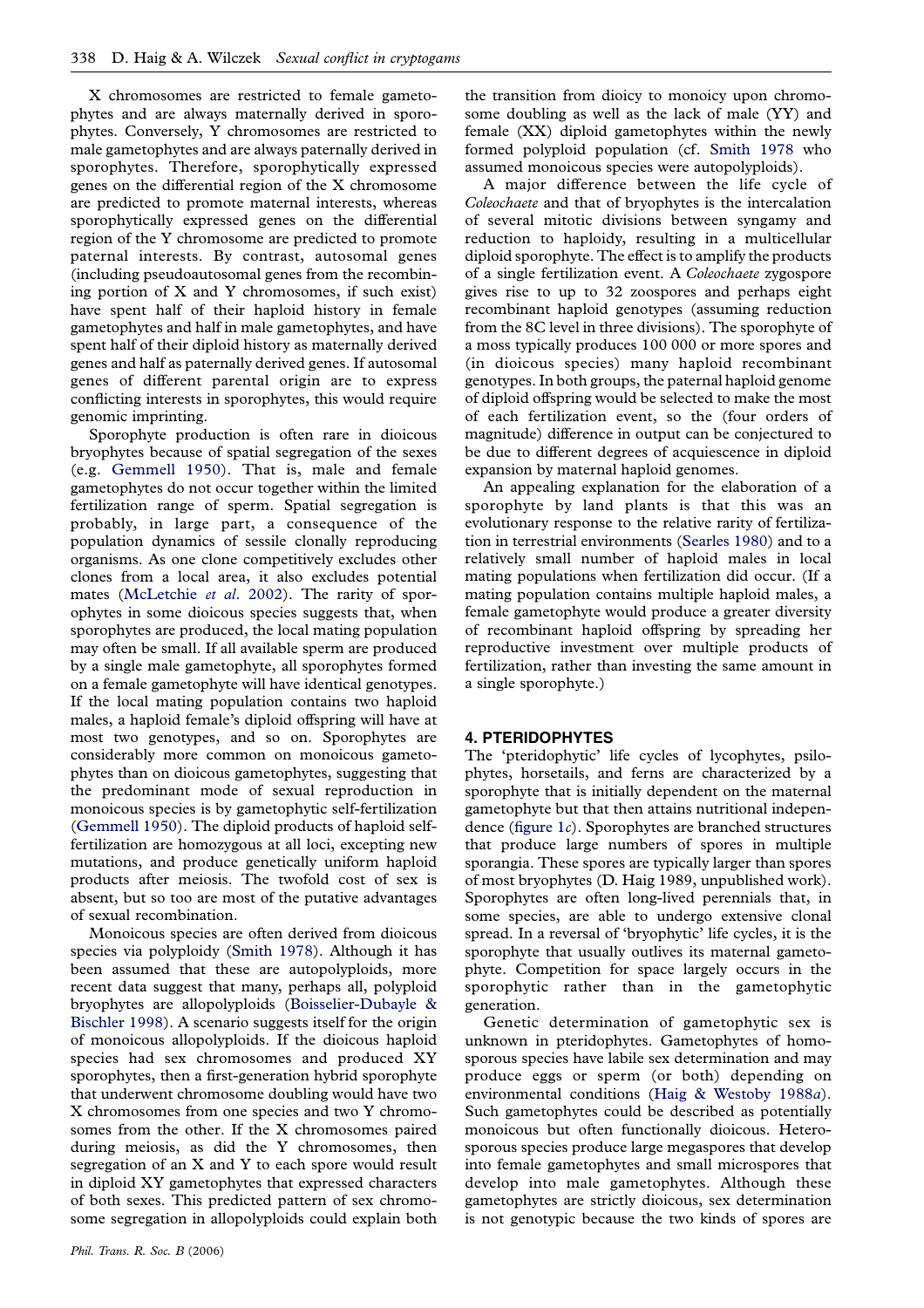produced from different sporangia of a single sporophyte [\(Haig & Westoby 1988](#page-7-0)b). Our focus will be on the majority of species with homosporous life cycles.

Mature sporophytes are usually much larger, much taller, and longer-lived than gametophytes. Moreover, there are likely to be strong priority effects in competition for space among sporophytes. That is, once a region of space has been occupied by a sporophyte, that individual is able to exclude younger (and smaller) sporophytes from its space. As a consequence, gametophytes compete in small local populations, in temporarily available space, to become the haploid parents of a successful sporophyte [\(Haig &](#page-7-0) [Westoby 1988](#page-7-0)a). By contrast, gametophytes are the long-term occupiers of space for most bryophytes.

Competition among gametophytes to be the haploid parents of a sporophyte that then dominates a local area may help to explain the absence of (genetically) dioicous gametophytes in pteridophytes. Within a local population, one gametophyte is going to produce the egg that gives rise to a successful sporophyte and one gametophyte (sometimes the same gametophyte) is going to produce the sperm. The successful maternal gametophyte is likely to be the gametophyte with the most resources to invest in a sporophyte either because its spore arrived first, and it had a head-start in growth, or because its spore germinated in a particularly favourable microhabitat. Success as a paternal gametophyte means being in the right place at the right time to produce the sperm that fertilizes a successful egg. Labile sex determination allows gametophytes to keep their sexual options open, to reproduce as a male or female depending on local conditions. If a gametophyte has a head-start in growth over its local competitors, its best option is to attempt to be a maternal parent. Other gametophytes should take their chances in the fertilization lottery ([Haig & Westoby](#page-7-0) [1988](#page-7-0)a).

Chemical signals are produced by 'female' gametophytes of some ferns that signal their presence and induce nearby gametophytes to develop as 'males' (reviewed by [Haig & Westoby 1988](#page-7-0)a). The evolution of such signalling systems raises some interesting evolutionary questions that remain largely unexplored. What keeps the signalling system honest? Could a gametophyte who aspires to be the mother of the sporophyte that eventually occupies a site 'bluff' her potential competitors into reproducing as males? Whether such games are considered an example of sexual conflict, or of something else, is a question of semantics.

Maternal gametophytes typically invest in a single sporophyte, even though more than one egg may be fertilized [\(Buchholz 1922\)](#page-7-0). Considering the size and longevity of the pteridophyte sporophyte, this strategy makes sense from an evolutionary perspective. Only one sporophyte is likely to become established at a site and a haploid mother may be in competition with other haploid mothers to produce this sporophyte. If a female were to invest in more than one sporophyte, her diploid offspring would compete with each other for resources and would run the risk of losing the race for local dominance with the offspring of another female that invested everything in a single offspring

[\(Haig & Westoby 1988](#page-7-0)a). Once a maternal gametophyte commits herself to investment in a particular sporophyte, her interests are served by maximizing the growth of this sporophyte and these interests are identical with those of the paternal genome of the sporophyte. Sexual conflict largely disappears. The potential for postzygotic conflict between maternal and paternal genomes in pteridophytes may be limited to the choice of which sporophyte to provision if multiple eggs are fertilized.

Most pteridophytes lack mechanisms of asexual reproduction by gametophytes. This may be an indirect consequence of sporophytes being more effective than gametophytes as colonizers of new space. About 10% of pteridophyte species, however, have gametophytes that reproduce vegetatively via gemmae ([Farrar 1974](#page-7-0)). In these taxa, maternal gametophytes are faced with a question of how much to invest in asexual versus sexual reproduction. Thus, the maternal and paternal genomes of sporophytes may 'disagree' over maternal investment in asexual reproduction. Gemma-producing species sometimes exist as populations that are dominated by gametophytes rather than sporophytes (e.g. [Dassler & Farrar 1997](#page-7-0)) and have on multiple occasions given rise to gametophyte-only populations that reproduce clonally [\(Farrar 1967](#page-7-0), [1990\)](#page-7-0).

## 5. GENOMIC IMPRINTING IN PLANT LIFE CYCLES

The conventional assumption in evolutionary biology has been that maternal and paternal haploid genomes have identical expression in diploid individuals. If this were the case, genes would evolve levels of expression (and phenotypic effects) that are a compromise between maternal and paternal interests. Thus, genetic expression in a zygospore of Coleochaete or the sporophyte of a moss would be selected to favour greater uptake of resources than the maternal gametophyte would be selected to supply. This could be considered an expression of conflict between the haploid parent and its diploid offspring. However, it is possible that a gene could show different patterns of expression in the diploid offspring depending on its parental origin (see [Willson & Burley 1983,](#page-8-0) pp. 19-20, for a prescient discussion of this possibility). In this case, differential gene expression within a diploid offspring could be considered an extension of conflict between its male and female haploid parents. Parentspecific gene expression (genomic imprinting) has been described in the endosperm of flowering plants ([Haig &](#page-7-0) [Westoby 1989](#page-7-0), [1991;](#page-7-0) [Gehring](#page-7-0) et al. 2004), but the forces favouring imprinting are also present in any life cycle in which diploid offspring are nourished by a haploid mother. Therefore, we conjecture that genomic imprinting may already have been expressed in zygotes of the ancestors of land plants.

An intriguing, although difficult-to-test, possibility is that imprinting played a role in the origin of sporophytes, entailing (as this did) the intercalation of extra mitotic divisions between syngamy and meiosis. The paternal genome of a zygote would clearly have benefited from increasing the number of sexual propagules produced from a single fertilization event, particularly if this increased the amount of resources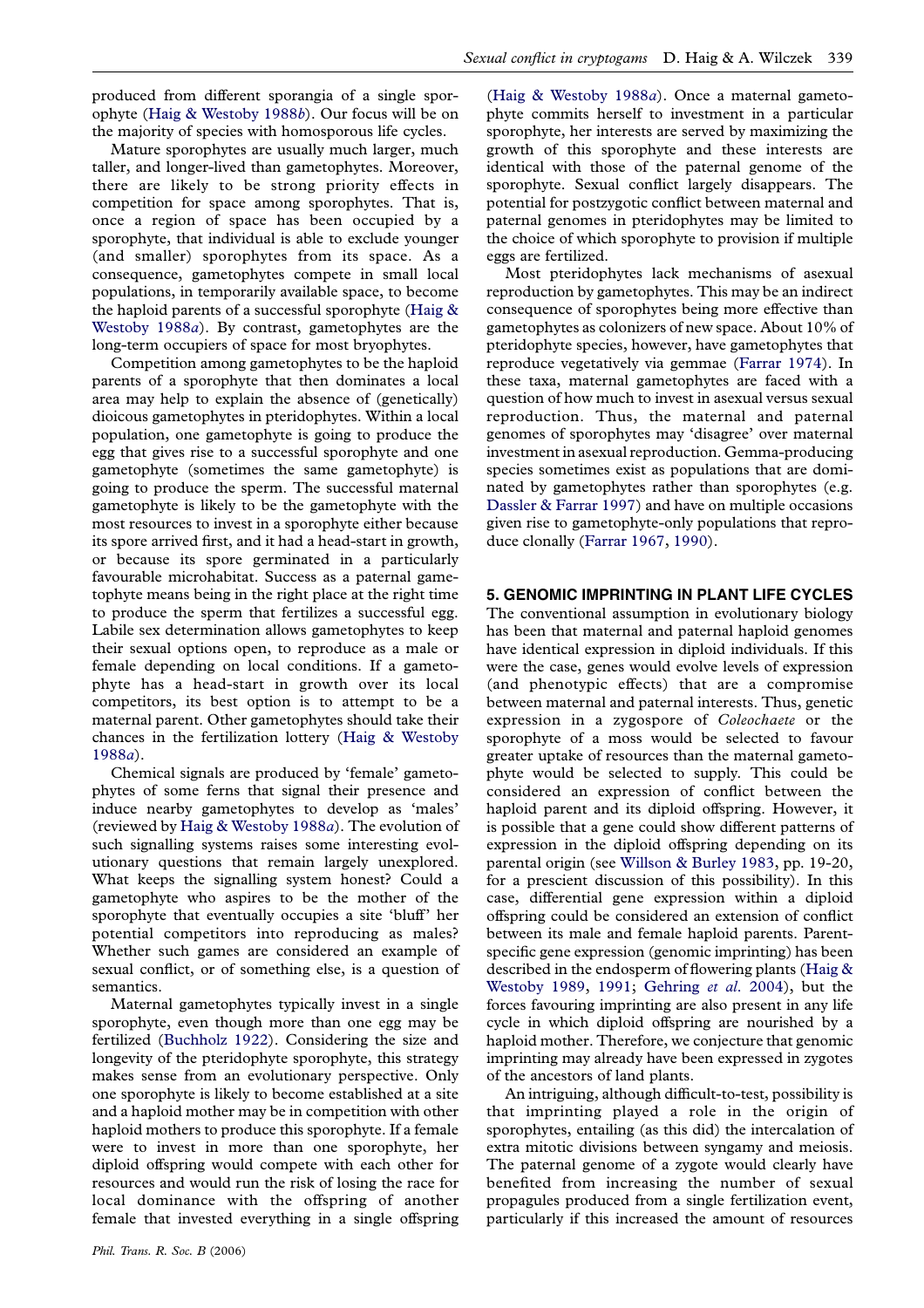committed to the diploid offspring by the maternal gametophyte, whereas the maternal genome would have had competing interests in the allocation of resources to other zygotes and to asexual propagules. Thus, paternally expressed genes might have been responsible for the initiation of post-fertilization mitosis (for a similar argument see [Trivers & Burt](#page-8-0) [1999](#page-8-0)). From a macroevolutionary perspective, however, the evolutionary success of bryophytic life cycles on land implies an evolutionary advantage to lineages in which maternal haploid genomes acquiesced in the elaboration of a multicellular sporophyte. As we have argued above, the important selective factor may have been the relative rarity of opportunities for fertilization in terrestrial environments.

Imprinted genes employ a conditional strategy, exhibiting one pattern of sporophytic expression when derived from a female gametophyte and a different pattern when derived from a male gametophyte. Therefore, genomic imprinting in bryophytes (if present) would be an autosomal phenomenon because X-linked genes are never present in male gametophytes and Y-linked genes are never present in female gametophytes. All genes in pteridophytes are autosomal, but in these plants the occurrence of genomic imprinting may be limited by an absence of sexual conflict during the provisioning of a sporophyte, because both haploid genomes are committed to the production of a single diploid offspring (see above). If imprinting is to be found in pteridophytes, theory would suggest that this either would affect early embryonic development when maternal gametophytes 'choose' which sporophyte to provision or would occur in species with well-developed asexual reproduction by gametophytes.

# 6. INVESTMENT CHOICES IN PLANT LIFE CYCLES

We have identified two stages at which there is potential for postzygotic sexual conflict during sporophyte development. The first occurs when a choice is made whether or not to provision a sporophyte. The second occurs after this choice is made and concerns how much to invest in the sporophyte. The nature of conflict at each of these stages has distinctive features.

Maternal gametophytes regularly produce more zygotes/embryos than ever develop into mature sporophytes. The selective culling of surplus embryos could, therefore, provide an opportunity for improving the average quality of the subset of diploid offspring that are provisioned ([Buchholz 1922](#page-7-0); [Haig 1987;](#page-7-0) [Stearns 1987](#page-8-0)). The idea is attractive, but it raises the questions of how the process of culling could be designed to select for superior quality offspring (good genes); of whether the selective process is vulnerable to genotypes that are merely good at being chosen, independent of their intrinsic quality (manipulation); and of whether genes in mothers would benefit from being associated with genes that are merely good at being chosen (run-away). The similarity between mate choice and offspring choice has been noted before [\(Willson & Burley 1983;](#page-8-0) [Queller 1994\)](#page-7-0). In both situations, genes in females are choosing which set of male-derived genes to recombine with at meiosis in the next diploid generation.

Non-random 'choice' of males can result in either sexual conflict (in which one sex presumably benefits at the expense of the other) or benefits to both sexes, and the relative importance of these two processes is the centre of an ongoing debate (e.g. [Pizzari & Snook 2003;](#page-7-0) [Eberhard 2005](#page-7-0)). We have found an analogy from everyday experience to be useful in thinking about this question. In situations of choice, the relationship between the sexes (or between maternal and paternal genomes in sporophytes) is analogous to that between examiner and examinee in a competitive examination or between employer and potential employee in a job interview ([Haig 1987](#page-7-0)). The challenge for the examiner is to design a test that provides useful information about the qualities of examinees. The challenge for examinees is to perform as well as possible, regardless of their intrinsic quality. So, is the relationship between examiner and examinee one of conflict or one of mutual interest? It depends on the qualities of the examinee. If the examinee is the 'best person for the job', both parties have a mutual interest in the test providing an accurate measure of quality, but otherwise the interests of examiners and examinees diverge (cheating in exams is not unknown).

One of the risks of any testing process is that one merely selects for individuals who are good at taking exams. Another problem arises if some members of an examining committee have a self-interest (not shared by all members of the committee) in favouring one candidate over another. Fisherian models of sexual selection depend on genetic covariance between genes for male traits (examinees) and genes for female preferences (examiners) but, if there are multiple loci for preference, alleles at different loci will have different degrees of linkage disequilibrium with a trait locus and may, therefore, experience different costs and benefits from the expression of a preference. Testing entails 'discrimination' and discrimination is a word with both positive (in the sense of choosing the best) and negative connotations (in the sense of choosing on some basis other than quality). Models of mate choice share many similarities with models of segregation distortion, and these analogies are further explored in the Appendix.

Once a candidate is chosen, even if the candidate is the best for the job, conflict may reappear in negotiations over salary. The analogy here is to how much a female gametophyte should invest in a sporophyte once it is chosen for provisioning. Among bryophytes, a female gametophyte usually has multiple investment options in addition to investment in a particular sporophyte. As a consequence, maternal and paternal genomes of a sporophyte may disagree over how resources should be allocated. By contrast, female gametophytes of many pteridophytes invest all in a single sporophyte. In these cases, the maternal and paternal genomes of the sporophyte are predicted to have entered into a full, and equal, partnership in which what is good for one is also good for the other.

## 7. CONCLUSION

In the life cycles of bryophytes and pteridophytes, multicellular haploid 'females' nourish diploid offspring. We have argued that the maternal and paternal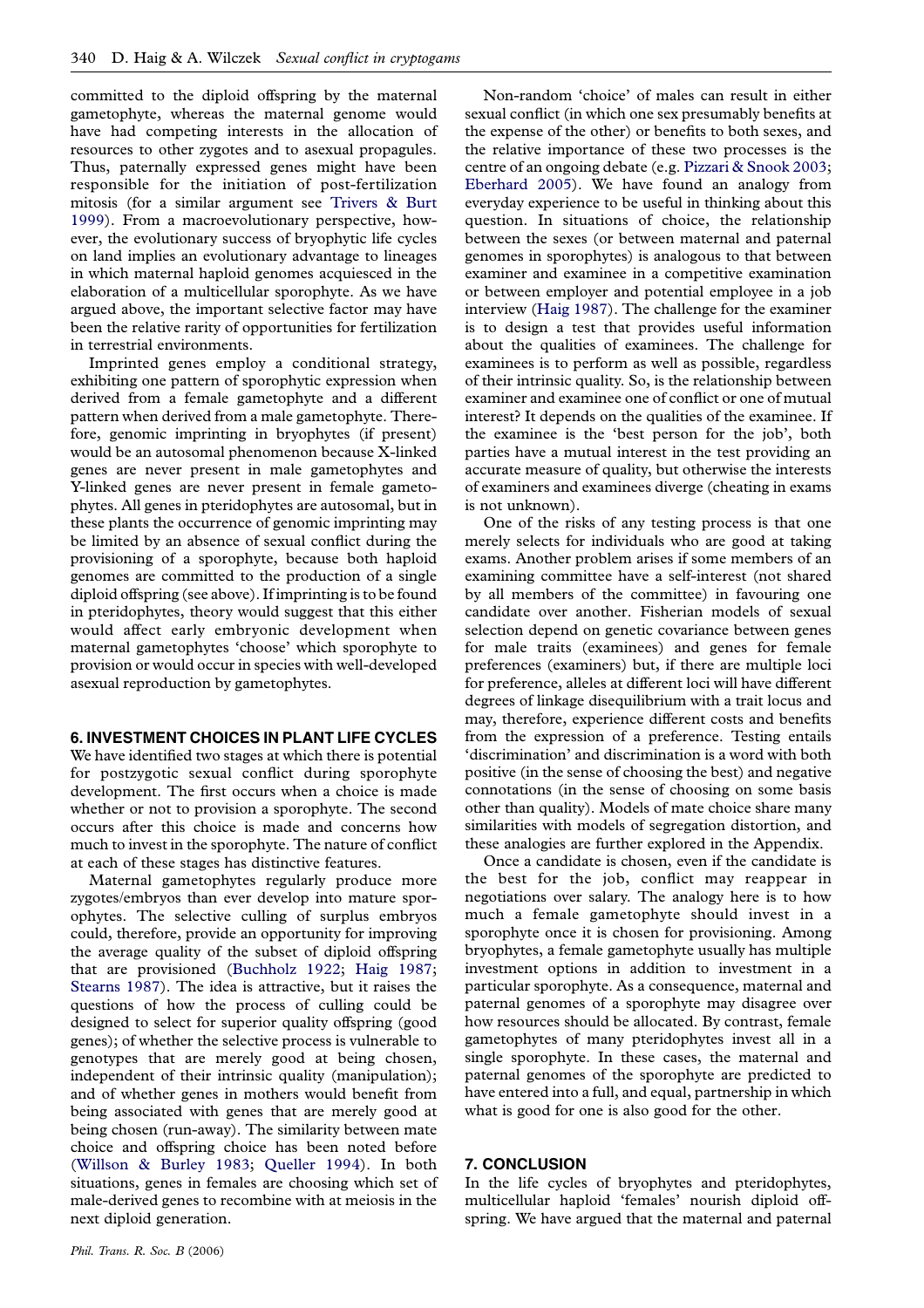genomes of the diploid offspring may have conflicting interests because the maternal genome of the offspring is shared, in its entirety, with the haploid mother but the paternal genome of the offspring may be genetically unrelated to the mother. These conflicts should be particularly pronounced in bryophytes, because haploid females may invest in multiple offspring produced both sexually and asexually, but conflict should be attenuated in pteridophytes, because haploid females typically invest in a single diploid offspring.

As yet, there are relatively few data available to directly test these predictions. In the future, two areas of research should be particularly fruitful in understanding postzygotic sexual conflicts in these plants. The first would be a search for imprinted gene expression in sporophytes of bryophytes. If imprinted expression is detected, this should be strong prima facie evidence for the existence of sexual conflicts. The second would be the study of the anatomy and physiology of the gametophyte–sporophyte junction, across which resources are transferred from haploid mother to diploid offspring. Systematists have already noted a great variety of cellular organizations at this junction [\(Ligrone](#page-7-0) *et al.* 1993). We suggest that much of this variation may be explained by variation among taxa in the intensity of parent–offspring (or maternal– paternal) conflict. For example, Ligrone et al[. \(1993\)](#page-7-0) report the presence of dead and collapsed cells at the gametophyte–sporophyte junction in bryophytes but not in pteridophytes. This observation is concordant with our prediction of greater sexual conflict in bryophytes. However, definitive tests of these ideas will come from correlating variation at the gametophyte–sporophyte junction with variation in life cycles within these broad groups.

The manuscript benefited from two anonymous reviews and the helpful comments of Yaniv Brandvain and Jon Seger.

# APPENDIX

Consider a large panmictic population in which haploid males are paired at random and then one is chosen to be the father of a zygote. 'Choice' in this model refers to any non-random process by which one of the males is selected to be a father. It could be the expression of a female preference, of different abilities of males to coerce females, or of pre-mating competition between males.

Let there be two alleles  $A$  and  $a$  with frequencies  $(1-q)$  and q before mate choice and zygotic selection. Suppose that an  $A$  male is always chosen if a pair of males contains an A male. There will be  $p^2 A/A$  pairs,  $2pq A/a$ pairs and  $q^2$  a/a pairs. The frequency of A fathers will be  $1-q^2$ , and the frequency of a fathers  $q^2$ . Note that the 'choice' of haploid male can be conceptualized as segregation distortion in a diploid Aa male.

|                        | AA | Aa                                    | aa |
|------------------------|----|---------------------------------------|----|
| zygotic<br>frequencies |    | $(1-q)(1-q^2)$ $(1-q)q^2+q(1-q^2)q^3$ |    |
| zygotic<br>fitnesses   |    |                                       | w  |

If  $w<1$ , allele A has higher fitness than a in both males and females and there is no sexual conflict. A fathers confer higher fitness on zygotes than  $a$ fathers. Therefore, the process of choice enhances female fitness. However, allele A would also go rapidly to fixation in a simpler model with random choice of fathers.

If  $w>1$ , the process of choice reduces average female fitness. That is, a females have higher fitness than A females because only the former can produce high fitness aa zygotes. However, this advantage becomes vanishingly small as a becomes rare. Sexual conflict is present because a enhances female fitness but decreases male fitness. If  $2>w>1$ , A males have higher fitness than a males at all gene frequencies. If  $w>2$ , A males have higher fitness than  $a$  males above some threshold frequency of allele A.

A trivial calculation shows that the change in allele frequency from one generation to the next is given by

$$
\Delta q = q(1-q)\bigg\{\frac{2(w-1)q^2-1}{2(w-1)q^3+2}\bigg\}.
$$

This system has a non-trivial equilibrium at

$$
q=\frac{1}{\sqrt{2(w-1)}}.
$$

The equilibrium is unstable and exists in the interval  $0 < q < 1$  if w > 1.5. If w < 1.5, A alleles (if present) will go to fixation. If  $w>1.5$ , A alleles cannot invade a population fixed for  $a$  alleles, but neither can  $a$  alleles invade a population fixed for  $A$  alleles. [\(Seger \(1985\)](#page-7-0) presents a more sophisticated two-locus model in which females choose one of  $n$  haploid males, with a female's allele at the second locus determining whether she chooses males with a particular allele (if available) or mates at random.)

The principal purpose of this appendix is to emphasize the analogy between models of mate choice and models of segregation distortion. [Haig \(1996\)](#page-7-0) identified a similar analogy between segregation distortion and parent–offspring conflict. In all these models, there is a departure from a random distribution of genetic goods and the potential for intragenomic conflict because, given meiotic segregation, not all genes share equally in benefits. Segregation distortion can either enhance or reduce population mean fitness at genetic equilibrium, depending on details of the model (U[beda & Haig 2004](#page-8-0)), and the same is true of models of mate choice. Our haploid model is simple, but the analogy can be extended to more complex models: a choice between two diploid males can be interpreted as segregation distortion in the gametic output of a 'tetraploid male', and so on. From this perspective, preference alleles are analogous to modifiers of segregation distortion. The fates of preference alleles and modifiers of distortion become coupled through linkage disequilibrium to alleles at the locus they modify. Interlocus conflict within the genome is possible because modifiers with different degrees of linkage to the primary locus are subject to different selective forces (i.e. the genetic covariance between preference and trait depends on the recombination fraction).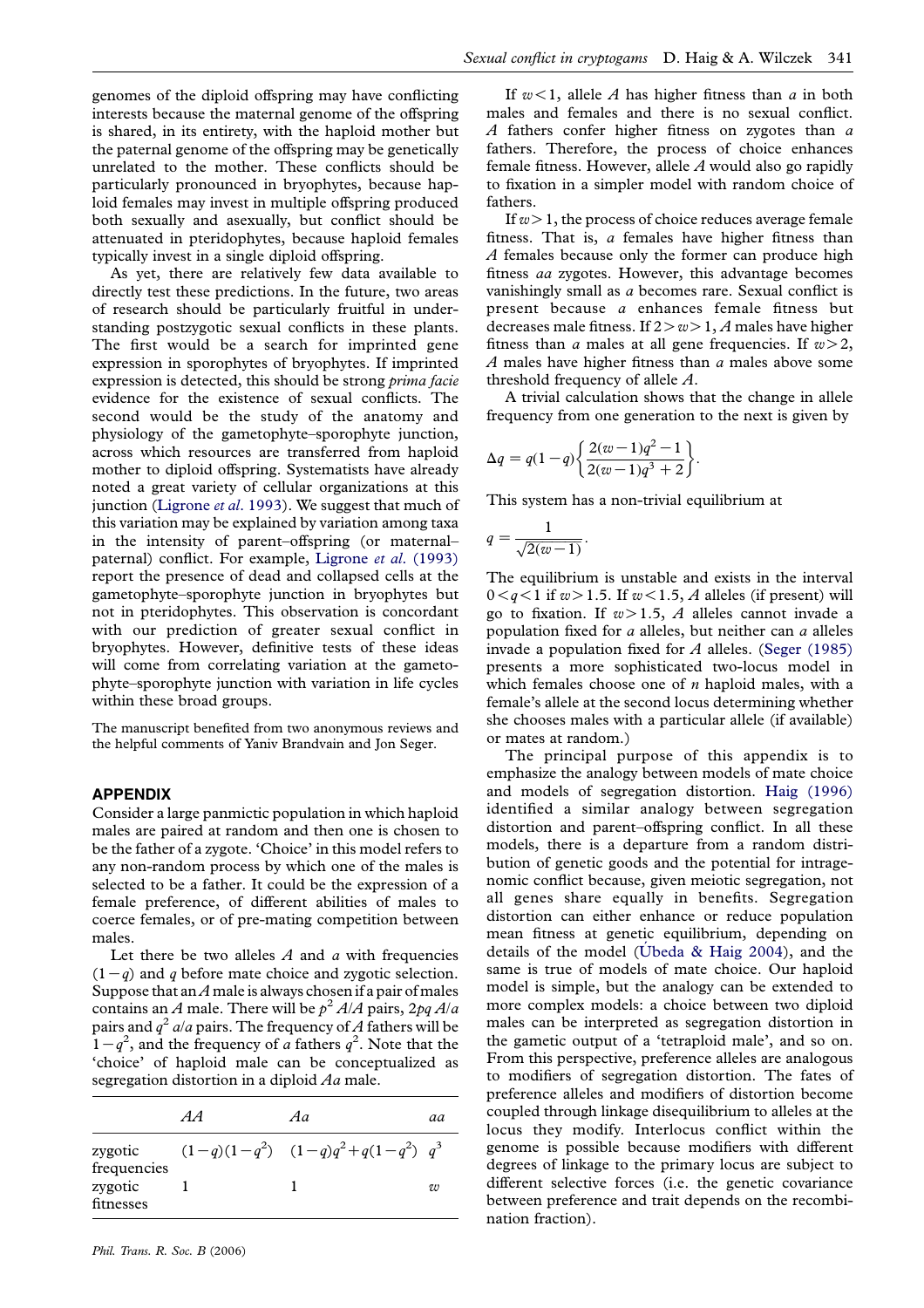<span id="page-7-0"></span>The analogy between mate choice and meiotic drive is, of course, not exact. In particular, the effect of female preference alleles on the 'segregation ratio' of alleles at a male trait locus is less direct than the effect of *distorter* alleles on the segregation of alleles at a responder locus in systems of meiotic drive. A distorter allele usually acts within a meiotic cell to create an advantage after segregation for gametes that inherit a resistant allele at a responder locus. The distorter allele shares in the advantage of the *resistant* allele by hitchhiking, because linkage disequilibrium ensures that it is preferentially transmitted to gametes carrying the resistant allele (Haig & Grafen 1991). When a distorter+ resistant haplotype is rare, the frequency of segregation distortion is proportional to the haplotype frequency. In Fisherian models of mate choice, preference alleles expressed in females favour male gametes carrying particular trait alleles. The hitchhiking effect requires that a  $preference + trait$  haplotype in females confers an advantage on a similar prefer $ence + trait$  haplotype in males. If the haplotype were rare and the population well mixed, such interactions would occur in proportion to the square of the haplotype frequency.

#### REFERENCES

- Allen, C. E. 1905 Die Keimung der Zygote bei Coleochaete. Berichte der Deutschen botanischen Gesellschaft 23, 285–292.
- Boisselier-Dubayle, M.-C. & Bischler, H. 1998 Allopolyploidy in the thalloid liverwort Corsinia (Marchantiales). Bot. Acta 111, 490–496.
- Buchholz, J. T. 1922 Developmental selection in vascular plants. Bot. Gaz. 73, 249–286. ([doi:10.1086/332991](http://dx.doi.org/doi:10.1086/332991))
- Campbell, D. H. 1905 The structure and development of mosses and ferns. London: Macmillan Company.
- Dassler, C. L. & Farrar, D. R. 1997 Significance of form in fern gametophytes: clonal gemmiferous gametophytes of Callistopteris baueriana (Hymenophyllaceae). Int. J. Plant Sci. 158, 622-639. [\(doi:10.1086/297476\)](http://dx.doi.org/doi:10.1086/297476)
- Delwiche, C. F., Karol, K. G., Cimino, M. T. & Sytsma, K. J. 2002 Phylogeny of the genus Coleochaete (Coleochaetales, Charophyta) and related taxa inferred by analysis of the chloroplast gene rbcL. J. Phycol. 38, 394-403. ([doi:10.](http://dx.doi.org/doi:10.1046/j.1529-8817.2002.01174.x) [1046/j.1529-8817.2002.01174.x](http://dx.doi.org/doi:10.1046/j.1529-8817.2002.01174.x))
- Eberhard, W. G. 2005 Evolutionary conflicts of interest: are female sexual decisions different? Am. Nat. 165, S19–S25. ([doi:10.1086/429348](http://dx.doi.org/doi:10.1086/429348))
- Farrar, D. R. 1967 Gametophytes of four tropical fern genera reproducing independently of their sporophytes in the southern Appalachians. Science 155, 1266-1267.
- Farrar, D. R. 1974 Gemmiferous fern gametophytes— Vittariaceae. Am. *J. Bot.* 61, 146-155.
- Farrar, D. R. 1990 Species and evolution in asexually reproducing independent fern gametophytes. Syst. Bot. 15, 98–111.
- Gehring, M., Choi, Y. & Fischer, R. L. 2004 Imprinting and seed development. Plant Cell 16, S203-S213. ([doi:10.](http://dx.doi.org/doi:10.1105/tpc.017988) [1105/tpc.017988](http://dx.doi.org/doi:10.1105/tpc.017988))
- Gemmell, A. R. 1950 Studies in the Bryophyta. I. The influence of sexual mechanism on varietal production and distribution of British Musci. New Phytol. 49, 64-71.
- Goebel, K. 1905 Organography of plants, especially of the Archegoniatae and Spermatophyta. (trans. I. B. Balfour). Oxford: Clarendon Press.
- Graham, L. E. & Wilcox, L. W. 1983 The occurrence and phylogenetic significance of putative placental transfer cells in the green alga Coleochaete. Am.  $\tilde{f}$ . Bot. 70, 113–120.
- Haig, D. 1987 Kin conflict in seed plants. Trends Ecol. Evol. 2, 337–340. [\(doi:10.1016/0169-5347\(87\)90110-8\)](http://dx.doi.org/doi:10.1016/0169-5347(87)90110-8)
- Haig, D. 1996 Gestational drive and the green-bearded placenta. Proc. Natl Acad. Sci. USA 93, 6547-6551. ([doi:10.1073/pnas.93.13.6547](http://dx.doi.org/doi:10.1073/pnas.93.13.6547))
- Haig, D. & Grafen, A. 1991 Genetic scrambling as a defence against meiotic drive. *J. Theor. Biol.* 153, 531-558.
- Haig, D. & Westoby, M. 1988a Sex expression in homosporous ferns: an evolutionary perspective. Evol. Trends Plants 2, 111–119.
- Haig, D. & Westoby, M. 1988b A model for the origin of heterospory. *J. Theor. Biol.* **134**, 257-272.
- Haig, D. & Westoby, M. 1989 Parent-specific gene expression and the triploid endosperm. Am. Nat. 134, 147–155. ([doi:10.1086/284971](http://dx.doi.org/doi:10.1086/284971))
- Haig, D. & Westoby, M. 1991 Genomic imprinting in endosperm: its effects on seed development in crosses between species and between different ploidies of the same species, and its implications for the evolution of apomixis. Phil. Trans. R. Soc. B 333, 1–13.
- Hopkins, A. W. & McBride, G. E. 1976 The life-history of Coleochaete scutata (Chlorophyceae) studied by a Feulgen microspectrophotometric analysis of the DNA cycle. J. Phycol. 12, 29–35.
- Karol, K. G., McCourt, R. M., Cimino, M. T. & Delwiche, C. F. 2001 The closest living relatives of land plants. Science 294, 2351–2353. ([doi:10.1126/](http://dx.doi.org/doi:10.1126/science.1065156) [science.1065156](http://dx.doi.org/doi:10.1126/science.1065156))
- Kenrick, P. & Crane, P. R. 1997 The origin and early diversification of land plants. Washington: Smithsonian Institution Press.
- Korpelainen, H., Pohjamo, M. & Laaka-Lindberg, S. 2005 How efficiently does bryophyte dispersal lead to gene flow? J. Hattori Bot. Lab. 97, 195–205.
- Kreulen, D. J. W. 1972 Spore output of moss capsules in relation to ontogeny of archesporial tissue. *J. Bryol.* 7, 61–74.
- Lewis, I. F. 1907 Notes on the morphology of Coleochaete nitellarum. Johns Hopkins University Circular 26 (Whole number 195), 29-30.
- Ligrone, R., Duckett, J. G. & Renzaglia, K. S. 1993 The gametophyte–sporophyte junction in land plants. Adv. Bot. Res. 19, 231–317.
- Longton, R. E. & Schuster, R. M. 1983 Reproductive biology. In New manual of bryology (ed. R. M. Schuster), pp. 386–462. Nichinan, Miyazaki: Hattori Botanical Laboratory.
- McLetchie, D. N., García-Ramos, G. & Puterbaugh, M. N. 2002 Local sex ratio dynamics: a model for the dioecious liverwort Marchantia inflexa. Evol. Ecol. 15, 231–254. ([doi:10.1023/A:1016000613291](http://dx.doi.org/doi:10.1023/A:1016000613291))
- Oltmanns, F. 1898 Die Entwickelung der Sexualorgane bei Coleochaete pulvinata. Flora 85, 1–14.
- Pizzari, T. & Snook, R. R. 2003 Sexual conflict and sexual selection: chasing away paradigm shifts. Evolution 57, 1123–1236.
- Queller, D. C. 1994 Male–female conflict and parent– offspring conflict. Am. Nat. 144(Suppl.), S84–S99. ([doi:10.1086/285654](http://dx.doi.org/doi:10.1086/285654))
- Ramsay, H. P. & Berrie, G. K. 1982 Sex determination in bryophytes. J. Hattori Bot. Lab. 52, 255–274.
- Searles, R. B. 1980 The strategy of the red algal life history. Am. Nat. 115, 113–120. ([doi:10.1086/283548](http://dx.doi.org/doi:10.1086/283548))
- Seger, J. 1985 Unifying genetic models for the evolution of female choice. Evolution 39, 1185–1193.